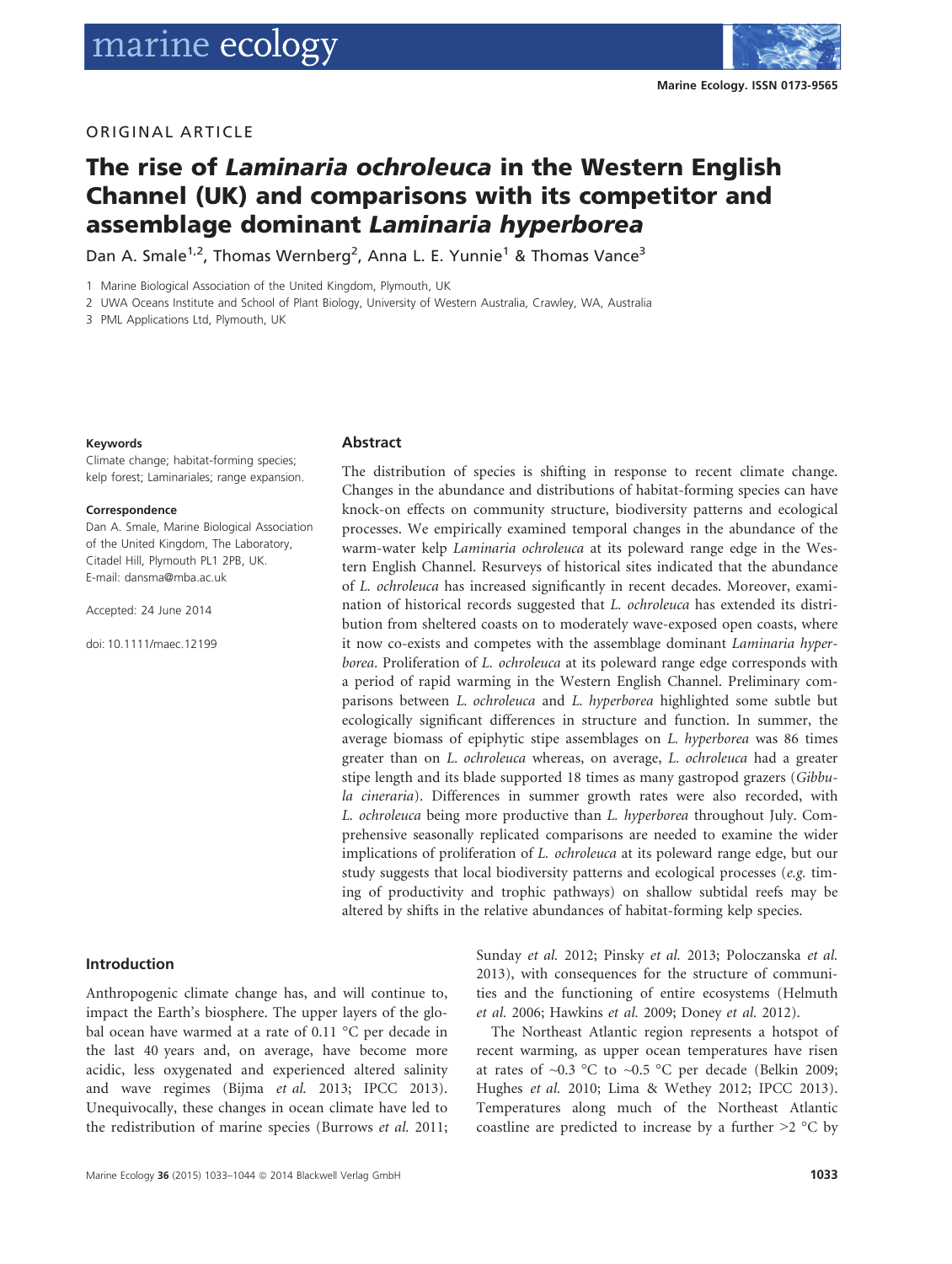2090 (Philippart et al. 2011), with major implications for marine ecosystems. Other human-derived stressors interact with regional-scale climate change in unpredictable and non-linear ways to impact marine ecosystem structure and functioning (Russell et al. 2009; Wernberg et al. 2011; Russell & Connell 2012). In regions with long histories of human activity, such as the Northeast Atlantic, over-fishing, pollution and habitat alteration have impacted nearshore ecosystems for centuries (Jackson et al. 2001; Airoldi & Beck 2007) and continue to interact with climatic variables to induce further ecological change.

Kelps (large seaweeds of the order Laminariales) dominate rocky reefs throughout the world's temperate seas (Steneck et al. 2002), where they provide ecosystem services to humans worth billions of pounds (Beaumont et al. 2008). Kelp forests support high primary productivity, magnified secondary productivity and a three-dimensional habitat structure for a diverse array of marine organisms, many of which are commercially important (Steneck et al. 2002; Smale et al. 2013). Canopy-forming kelps influence their environment and other organisms, thereby functioning as 'ecosystem engineers' (sensu Jones et al. 1994). By altering light levels (Wernberg et al. 2005), water flow (Rosman et al. 2007), physical disturbance (Connell 2003; Smale et al. 2011) and sedimentation rates (Eckman et al. 1989), kelps modify the local environment for other organisms. Through direct provision of food and structural habitat, kelp forests support higher levels of biodiversity and biomass than simple, unstructured habitats (Dayton 1985; Steneck et al. 2002) and, in general, kelp forests are hugely important as fuels for marine food webs through the capture and export of carbon (Dayton 1985; Krumhansl & Scheibling 2012). Kelps are cool-water species that are stressed by high temperatures (Steneck et al. 2002; Wernberg et al. 2013); thus, seawater warming will affect the distribution, structure, productivity and resilience of kelp forests (Dayton et al. 1992; Wernberg et al. 2010; Harley et al. 2012). Poleward range contractions of canopy-forming macroalgae in response to oceanic warming have been predicted (Hiscock et al. 2004; Muller et al. 2009; Raybaud et al. 2013) and observed (Diez et al. 2012; Smale & Wernberg 2013; Voerman et al. 2013) in both hemispheres.

In the Northeast Atlantic, kelps occupy shallow subtidal reefs in all but the most sheltered or turbid locations. Dense kelp forests are found from the lower shore to depths >20 m, from Northern Norway and Iceland through to Portugal and Morocco (Hiscock 1998; Bolton 2010). The structure of entire kelp forests – in terms of the identity and abundance of kelp species and their associated biodiversity – varies considerably in space and time as a function of wave exposure (and storm frequency and

magnitude), light levels (influenced by depth and turbidity), sedimentation, habitat type, water movement and temperature (Burrows 2012; Tuya et al. 2012; Smale et al. 2013). Even so, the dominant canopy-former along moderately to fully wave-exposed coastlines across much of northern Europe is Laminaria hyperborea. Distributed from the Arctic to northern Portugal, L. hyperborea (Fig. 1) can outcompete other large macroalgae under most conditions (Hawkins & Harkin 1985). The relative abundance of several kelp species changes with latitude along Northeast Atlantic coastlines, corresponding to a regional-scale temperature gradient, with several habitatforming kelps found at or near their range edge in the UK and Ireland (Smale et al. 2013). Because of these distribution patterns, and because the distributions of some inter-tidal species have shifted (Simkanin et al. 2005; Mieszkowska et al. 2006), it has been predicted (and in some cases observed) that more southerly distributed species (e.g. Laminaria ochroleuca) will increase in abundance whereas more northerly distributed species (e.g. Alaria esculenta) will decrease in abundance and/or undergo range contractions in the UK and Ireland (Breeman 1990; Hiscock et al. 2004; Vance 2004; Simkanin et al. 2005; Brodie et al. 2009; Birchenough & Bremmer 2010). Empirical evidence for such distributional shifts and appreciation of their wider implications is, however, severely limited.

Laminaria ochroleuca is a warm-temperate Lusitanian species, being distributed from the south of England to Morocco (Fig. 1), and also forming deep-water populations in the Mediterranean and the Azores. It is very similar in morphology to L. hyperborea and is thought to serve a similar ecological function, although relatively little is known about its ecology (with the exception of early studies by John 1969; Drew 1974; Sheppard et al. 1978). Both species are perennial and relatively long-lived (John 1969) and can form dense canopies in shallow subtidal habitats. Laminaria ochroleuca was first recorded in the far southwest of England in 1948 (Parke 1948) and has subsequently progressed eastwards as far as the Isle of Wight and northwards onto Lundy Island in the Bristol Channel (Blight & Thompson 2008; Brodie et al. 2009). It is thought that populations on the south coast of England are proliferating and that the species may be expanding its range polewards, but evidence for this trend is largely anecdotal.

As changes in the identity and abundance of habitatforming species can have wide-ranging consequences for community structure and ecosystem functioning (Jones et al. 1994), there is a pressing need to examine distribution shifts and their wider implications. For example, if a cool-water habitat-former is replaced by a warm-water species that is functionally and structurally similar, it is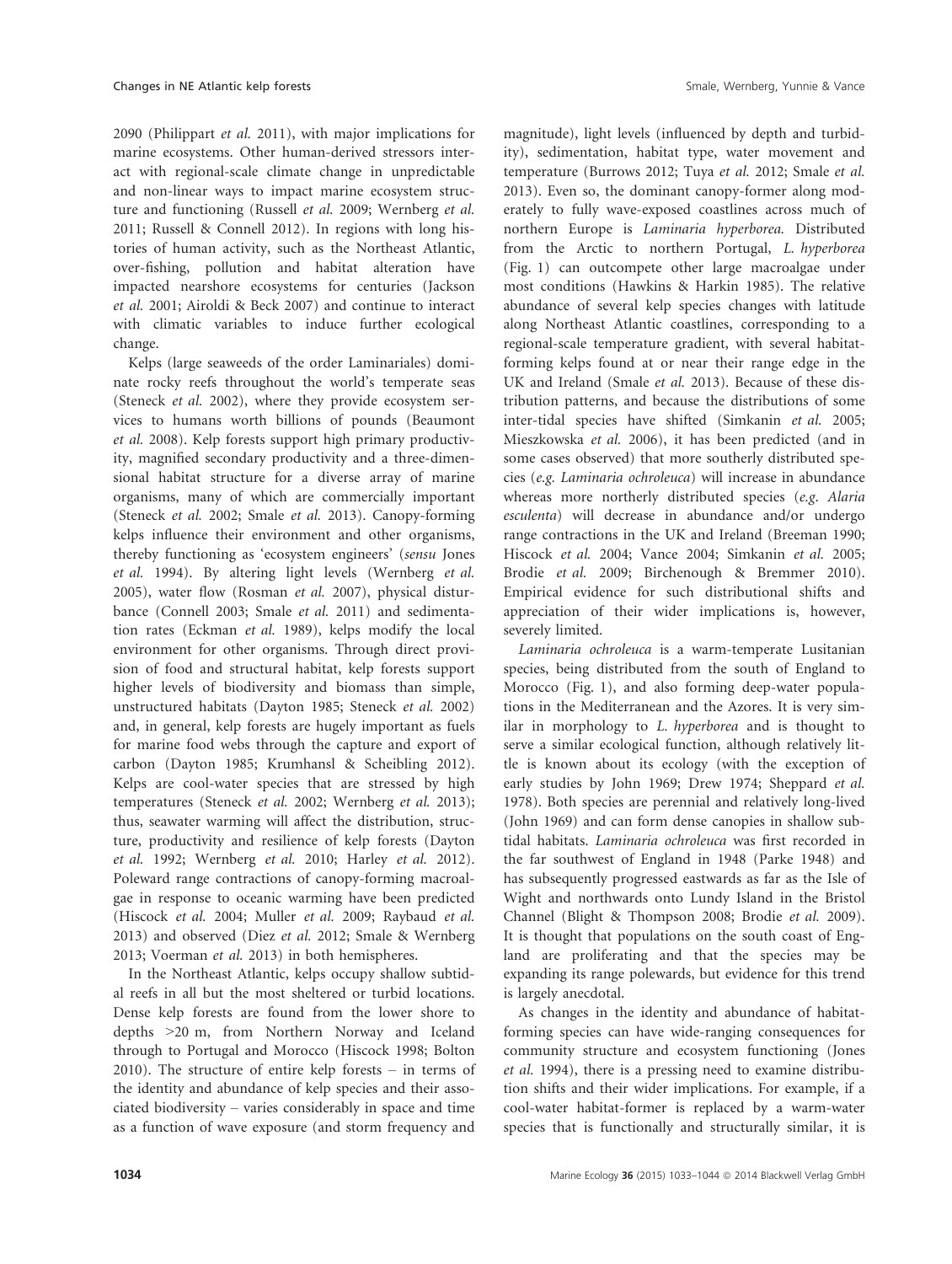plausible that the wider community or ecosystem will be relatively unimpacted (e.g. Terazono et al. 2012). Conversely, if a structurally or functionally dissimilar species becomes dominant, or habitat formers are lost and not replaced, then widespread changes in biodiversity patterns and ecological processes are likely to ensue (Ling 2008; Thomsen et al. 2010). Replacement of L. hyperborea with L. ochroleuca, which are similar both structurally and functionally, may have relatively few knock-on effects, although subtle differences in kelp species traits have been shown to influence local biodiversity patterns (Blight & Thompson 2008).

This study had two objectives. First, to collate existing data and conduct additional surveys to provide a robust examination of temporal trends in the distribution and abundance of L. ochroleuca on the south coast of the UK. Second, to make preliminary comparisons between L. ochroleuca and its competitor and assemblage dominant in subtidal habitats, L. hyperborea, with regards to their morphology, physiology and ecology.

#### Methods

#### Distribution and abundance data

Long-term, continuous quantitative data on the abundance of kelp species in shallow subtidal habitats around much of the UK are lacking (Smale et al. 2013). We adopted a three-pronged approach to assess recent trends

in the abundance of Laminaria ochroleuca in the Western English Channel. First, we collated presence data from a range of surveys and records from shallow subtidal habitats off Plymouth, UK (Fig. 1). We conducted family-, genus- and species-level searches on all available statutory data, as well as non-statutory data sets held in the Data Archive for Seabed Species and Habitats (DASSH) and additional records from the National Biodiversity Network (NBN). All survey data were collected at appropriate spatial scales and quality checked; these included, for example, records from Seasearch surveys and the Marine Nature Conservation Review (MNCR). Recorded presences of L. ochroleuca within the study region were collated, and data collected before the year 2000 (i.e. 1951–1999) were compared with data collected after (i.e. 2000–2013). To examine possible confounding of sampling effort in kelp-dominated habitats between these periods, we simultaneously analysed records for 'all other kelp species' (i.e. Laminaria hyperborea, Laminaria digitata, Saccharina latissima formerly Laminaria saccharina, Alaria esculenta). Trends in the occurrence of L. ochroleuca were deemed unlikely to be an artefact of sampling effort, as 'kelp' (all other species) were recorded in 716 surveys before the year 2000 and 631 surveys afterwards, with a similar geographical spread of sampling effort in both periods (Fig. 2). With regards to misidentifications and reliability of the data, L. ochroleuca is conspicuous in that (unlike other kelps) it has a light 'golden' coloured area of tissue at the basal end of the blade and the stipe



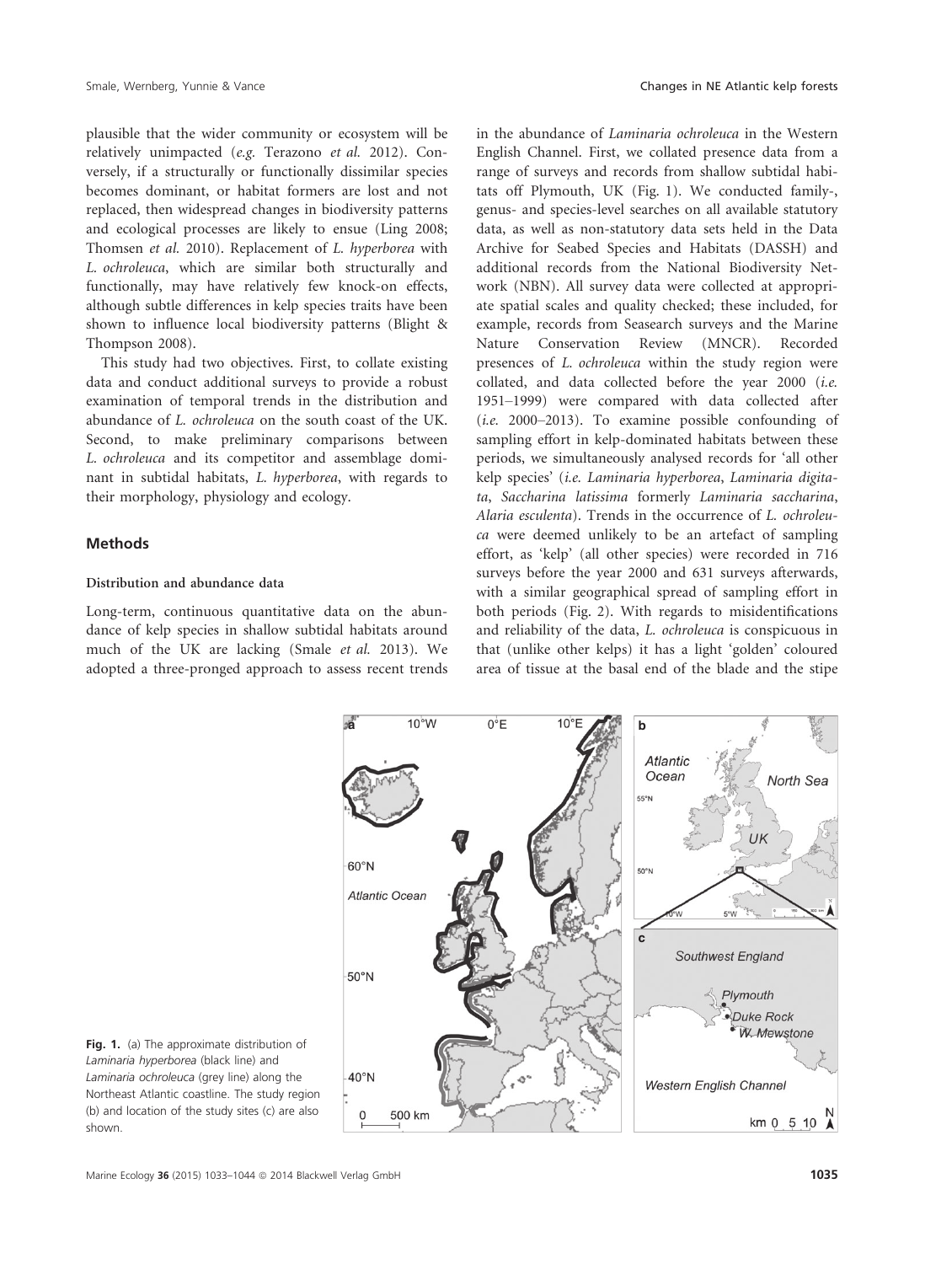Changes in NE Atlantic kelp forests Smale, Wernberg, Yunnie & Vance Smale, Wernberg, Yunnie & Vance



Fig. 2. Records of Laminaria ochroleuca (black stars) and all other kelp species (open circles) along the south coast of Devon, UK. Records are shown for all surveys completed before the year 2000 (a) and all those completed during or after the year 2000 (b).

is smooth and generally devoid of epiphytes. Juvenile sporophytes, however, can be difficult to distinguish from L. digitata and L. hyperborea. As such, any ambiguous records (i.e. Laminaria cf. ochroleuca, Laminaria sp.) or records of juveniles were not included in the analysis.

Second, we selected a historical study site that was quantitatively surveyed as part of a monitoring report for the UK Marine Special Areas of Conservation project in September 1999 (Moore 2000). At ~9 m depth (below chart datum) at Duke Rock (50°20'18" N, 04°08'10" W, Fig. 1), Moore (2000) quantified benthic assemblages within 0.25  $m<sup>2</sup>$  quadrats (n = 22) positioned along a 16-m transect. In September 2013, 14 years after the original survey, we relocated the same subtidal reef and surveyed  $0.25 \text{--} \text{m}^2$  quadrats  $(n = 20)$  along the same transect length and bearing. As with the original survey, the abundance of all kelp species was recorded in situ. Finally, we conducted detailed surveys of kelp bed structure on a moderately exposed subtidal reef (west of the Mewstone, 50°18'29" N, 04°06'33" W, Fig. 1). The presence of L. ochroleuca in moderately exposed conditions in the Plymouth Sound region (i.e. outside of the Breakwater, Fig. 1) was first recorded in the early 2000s, yet it is now common along the moderately sheltered faces of the Mewstone (authors' personal observations 2012 onwards). At 5–7 m depth we completed 10-m-long belt transects ( $n = 6$ ), recording the abundances of all kelp species within 0.5 m of each side of the transect tape (total sampling area per transect =  $10 \text{ m}^2$ ). Only mature sporophytes (stipe length >20 cm) were recorded to species, as juvenile Laminaria spp. can be difficult to distinguish from one another. Transects were randomly positioned and orientated, and were at least 10 m apart. Surveys were completed in August and September 2013.

## Morphology, physiology and ecology

We compared the morphology, associated flora and fauna, growth and photosynthetic performance of mature perborea at our study site off the western face of the Mewstone (Fig. 1). For morphology, 10 adult plants were randomly collected for each species, returned to the laboratory and measured. For associated flora, 18 individuals of each species were harvested (the same individuals used for the growth assay, see below) and returned to the laboratory where all epiphytes were carefully removed from the stipes and weighed (wet weight). Associated gastropod grazers, found on the stipes and blades of the two kelp species, were examined in situ. The occurrence of the blue-rayed limpet Patella pellucida and the occurrence and abundance of the top shell Gibbula cineraria were recorded for 10 individuals of each species. For the growth experiment, the 'hole punch method' described by Mann & Kirkman (1981) was employed, in which a perforation was made 5 cm from the meristem at the junction between the stipe and blade. In early July 2013, 20 individuals of both L. ochroleuca and L. hyperborea were hole-punched and tagged with florescent rubber tubing to assist relocation (loosely cable-tied around the stipe). After 34 days, tagged individuals were collected  $(n = 19)$  for L. ochroleuca and 18 for L. hyperborea) and returned to the laboratory, where the distance between the hole and the stipe-blade junction was re-measured. Starting at the stipe–blade junction, each kelp blade was sliced into 3-cm sections perpendicular to the direction of growth and each section weighed. Productivity was calculated as biomass accumulation [g fresh weight  $(FW)\cdot day^{-1}$ ] by multiplying blade extension  $(cm \cdot day^{-1})$ with the biomass of the heaviest of the four first thallus sections (g  $FW\cdot cm^{-1}$ ) (see de Bettignies et al. 2013 for further details and application of the method).

sporophytes of Laminaria ochroleuca and Laminaria hy-

## Statistical analysis

The Duke Rock data were not comparable to the Mewstone data sets and were analysed separately. For Duke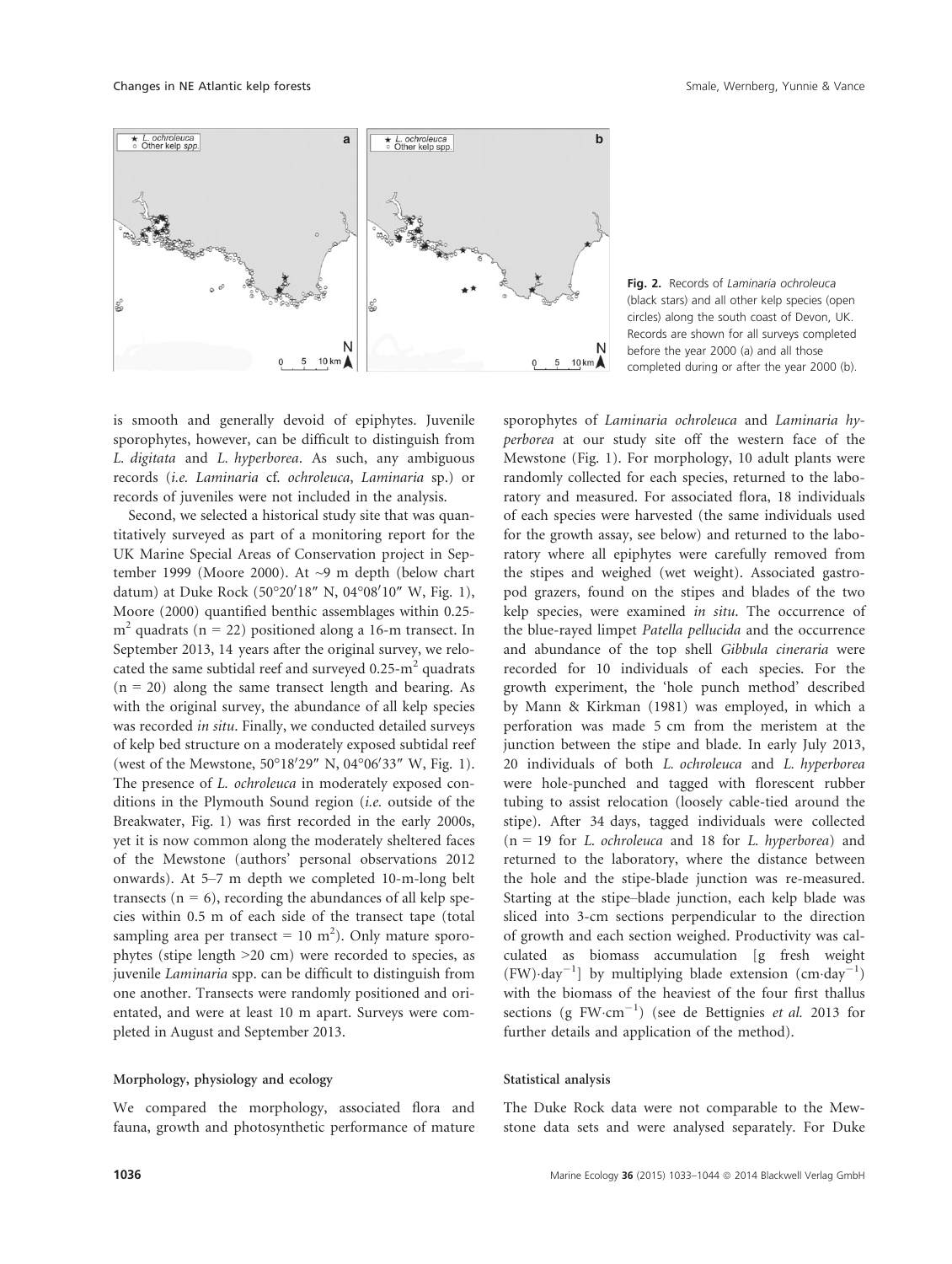Rock, comparisons between years (i.e. abundances of Laminaria hyperborea and Laminaria ochroleuca in 1999 compared with 2013) were conducted with one-way permutational ANOVA (Anderson 2001), using the PERMA-NOVA add-on to PRIMER 6.0 (Clarke & Warwick 2001; Anderson et al. 2008). Similarly, response variables at the Mewstone (i.e. differences in epiphyte biomass, grazer abundance and productivity between L. ochroleuca and L. hyperborea) were also examined with one-way permutational ANOVA. In all cases, permutations were based on a similarity matrix constructed from Euclidean distances between untransformed data. Permutations (999)

were unrestricted and significance was accepted at

 $P < 0.05$ . Plots show mean values  $\pm$  SE.

#### Results

Survey data indicated that there were more recorded presences of Laminaria ochroleuca in shallow subtidal habitats off Plymouth since 2000, compared with preceding years (60 records versus 32, Fig. 2). Pre-2000, L. ochroleuca was restricted to sheltered sites, such as inside the Plymouth breakwater or within Kingsbridge estuary (Fig. 2). Post-2000, however, L. ochroleuca was recorded at moderately exposed sites, near the Mewstone, Hillsea Point and some offshore reefs, for example (Fig. 2). Laminaria ochroleuca was recorded within a depth range of 0 to  $\sim$ 15 m (below chart datum). The abundance of *L. och*roleuca significantly increased at Duke Rock between 1999 and 2013 ( $F_{1,40} = 4.49$ ,  $P = 0.04$ , Fig. 3a), but we recorded no change in the abundance of Laminaria hyperborea  $(F_{1,40} = 0.25, P = 1.00, Fig. 3a)$ . Laminaria ochroleuca was the most abundant kelp species on bedrock  $\lceil$  ~10 individuals (inds) $\cdot$ m<sup>-2</sup>], possibly because Duke Rock is sheltered from wave action by the breakwater, and the reef is subjected to relatively high sediment loading. The reefs off the western face of the Mewstone, which is more exposed to wave action and less prone to

sedimentation, supported a very mixed kelp stand, with four species contributing to the canopy (Fig. 3b). Laminaria ochroleuca was the second most abundant kelp species, averaging  $\sim$ 2 inds $\cdot$ m<sup>-2</sup>, behind *L. hyperborea*, which was the assemblage dominant at densities of  $>5$  inds $\cdot$ m<sup>-2</sup> (Fig. 3b). Laminaria ochroleuca and L. hyperborea were interspersed at the Mewstone and formed mixed canopies (Fig. 4). Saccharina latissima and Saccorhiza polyschides (order Tilopteridales not Laminariales but an important canopy-former) were also common (Fig. 3b).

Laminaria ochroleuca and L. hyperborea populations found under the moderately wave-exposed conditions of the West Mewstone site are similar in morphology (Fig. 5). There are, however, two key differences in plant structure; (i) the average stipe length of L. ochroleuca was 26% greater than that of L. hyperborea, and (ii) the stipes of L. ochroleuca are almost entirely devoid of epiphytes, in stark contrast to those of L. hyperborea (Figs 4–6). The mean biomass of epiphytes on L. hyperborea stipes was 86 times greater than on L. ochroleuca stipes ( $F_{1,34} = 105.44$ ,  $P = 0.001$ , Fig. 6a). The epiphytic assemblage on L. hyperborea was well developed, consisting of (amongst others) Membranoptera alata, Phycodrys rubens and Delesseria sanguinea. In addition, a diverse epifauna was observed on L. hyperborea stipes (but not L. ochroleuca), which included barnacles (Verruca stroemia, Balanus crenatus), hydroids (Obelia genticulata), ascidians (Distomus variolosus) and bryozoans (Celloporella hyalina, Electra pilosa). The abundance of the gastropod grazer Gibbula cineraria was significantly higher on L. ochroleuca blades compared with *L. hyperborea* (F<sub>1,18</sub> = 11.30, P = 0.003, Fig. 6b), with mean abundance being 18 times greater. This was also reflected in the occurrence of G. cineraria, which was present on 80% of L. ochroleuca plants and only 10% of L. hyperborea plants (Fig. 6c). By contrast, the limpet Patella pellucida was ubiquitous on both species (Fig. 6d). Overall, the kelp stand at West Mewstone was dominated by L. hyperborea but L. ochroleuca was

Fig. 3. (a) Mean abundance of Laminaria ochroleuca and Laminaria hyperborea at Duke Rock (~9 m depth) in 1999 and in 2013 (0.25- $m^2$  quadrats, n = 22 and 20 in 1999 and 2013, respectively). An asterisk indicates a significant difference between years (at P < 0.05). (b) Mean abundance of kelp species at 5–7 m depth at West Mewstone, Plymouth, 2013 ( $n = 6$ , 10- $m^2$  transects). inds, individuals; S. latissima, Saccharina latissima; S. polyschides, Saccorhiza polyschides.



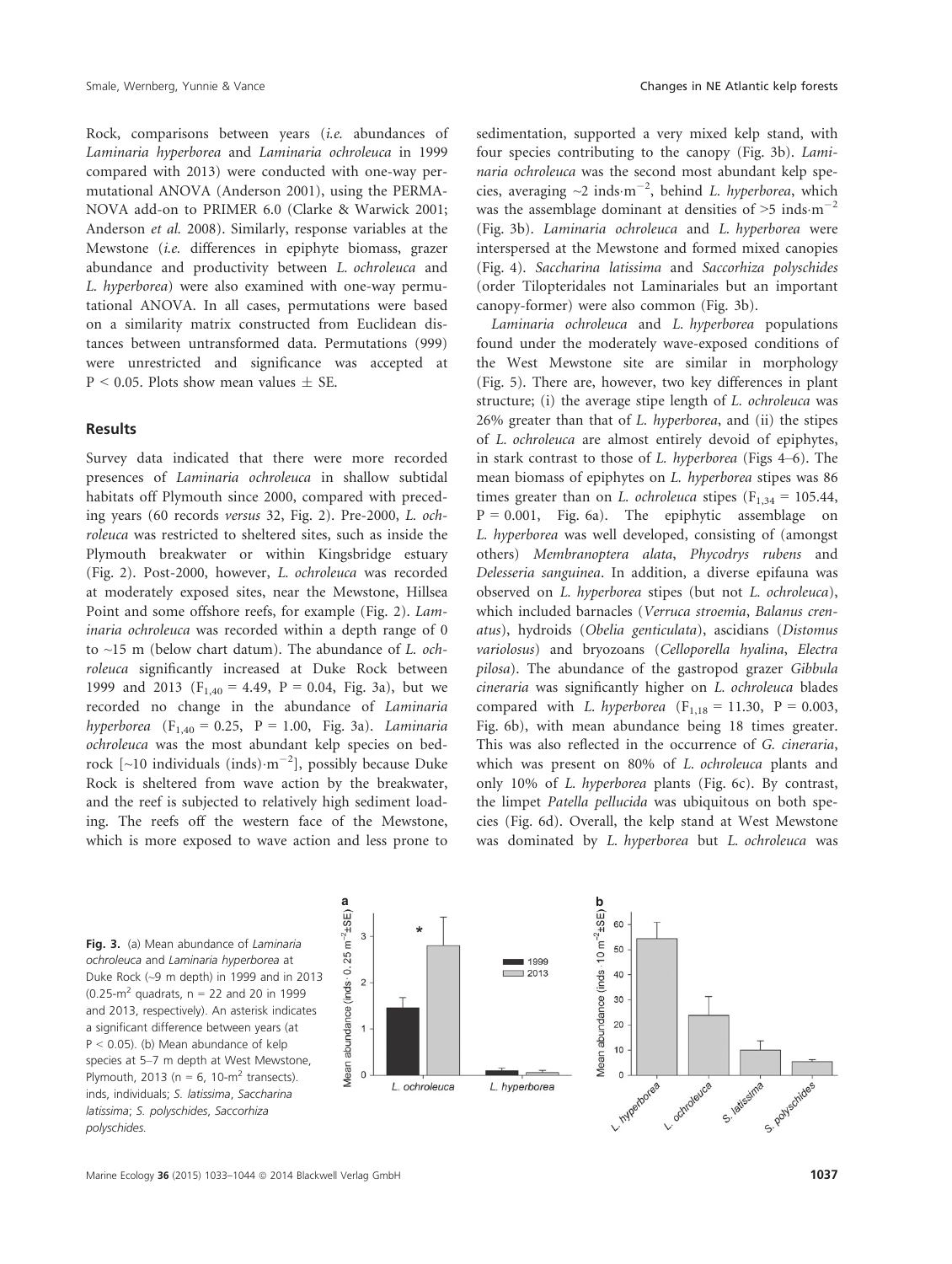Changes in NE Atlantic kelp forests Smale, Wernberg, Yunnie & Vance Smale, Wernberg, Yunnie & Vance







Fig. 5. Typical morphology of mature Laminaria ochroleuca (a) and Laminaria hyperborea (b) at 5–7 m depth at West Mewstone, Plymouth. Average measurements (mm) were generated from 10 adult plants. Average number of linear segments per plant and indicative epiphyte loads are also shown (see Fig. 6).

both abundant and conspicuous, with larger individuals emerging from the main canopy (Fig. 4).

The growth experiment showed that summer productivity rates differed between L. ochroleuca and L. hyperborea (Fig. 7). Although the mean lamina weight of L. ochroleuca was significantly lower compared with L. hyperborea  $(F_{1,35} = 29.25, P = 0.001, Fig. 7a)$ , productivity rates during July were significantly greater ( $F_{1,35}$  =24.68, P = 0.001, Fig. 7b). Both species, however, exhibited low productivity rates during summer (L. hyperborea =  $0.040 \pm 0.006$  g FW $\cdot$ day<sup>-1</sup>; *L. ochroleuca* = 0.097  $\pm$  0.009 g FW $\cdot$ day<sup>-1</sup>).

### **Discussion**

Our study provides strong, empirical evidence for an increased distribution and abundance of Laminaria ochroleuca at its poleward range edge – the southwest coast of the UK – in recent decades. Since the 1980s, sea temperatures around the UK have increased by 0.2–0.6 °C per decade (Hughes et al. 2010), with greatest warming in the English Channel and southern North Sea. Within the current study region, sea temperatures are now about 0.8 °C above the long-term average, having undergone rapid warming over the past 20 years (Smyth et al. 2010). Sea temperatures are influenced to some degree by the Atlantic Multidecadal Oscillation (AMO), which drives low-frequency temperature variability (phases of 20– 40 years) in the North Atlantic Ocean (Knight et al.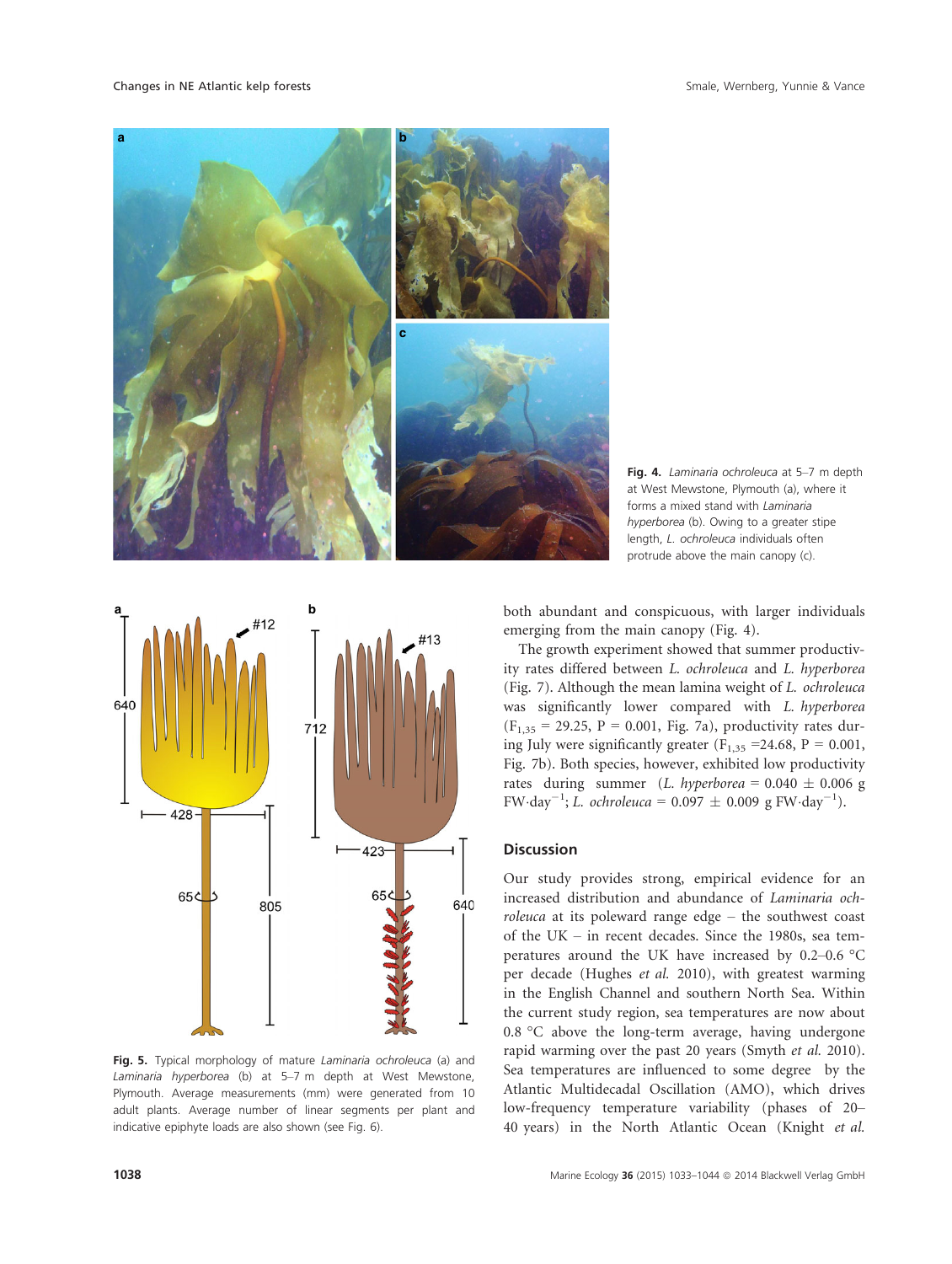

Fig. 6. Flora and fauna associated with Laminaria ochroleuca (L. och.) and Laminaria hyperborea (L. hyp.) at 5-7 m depth at West Mewstone, Plymouth. (a) Mean biomass [weight(g) of epiphyte per kg of kelp stipe,  $n = 18$  mature plants,  $\pm$ SE] of epiphytes attached to kelp stipes; (b) mean abundance of Gibbula cineraria on kelp individuals (n = 10 mature plants,  $\pm$ SE); (c) occurrence of (c) G. cineraria and (d) Patella pellucida on kelp individuals (n = 10 mature plants, occurrence expressed as a percentage). An asterisk indicates a significant difference between species (at  $P < 0.05$ ); occurrence data not testable. inds, individuals.



Fig. 7. Mean (a) lamina weight (fresh weight, FW) and (b) productivity rates (FW) of Laminaria ochroleuca and Laminaria hyperborea at West Mewstone Plymouth, recorded during July 2013 ( $n = 19$  and 18 for *L. ochroleuca* and *L. hyperborea*, respectively). An asterisk indicates a significant difference between species (at  $P < 0.05$ ).

2006). Cool AMO phases occurred in the 1900s–1920s and 1960s–1980s, and warm AMO phases in the 1930s– 1950s and from the 1990s to date (Knight et al. 2006; Mieszkowska et al. 2013). Since the end of the 20th century, anthropogenic climate forcing has been superimposed onto longer-term variability trends, thereby exacerbating the warm phase (Mieszkowska et al. 2013). Indeed, when Mary Parke (1948) identified the first L. ochroleuca specimen found in British waters, average sea temperatures were  $\sim$ 1 °C cooler than at present (Moore et al. 2011). Rapid warming of the Northeast Atlantic region since the 1980s has been associated with dramatic shifts in the distribution of plankton (Beaugrand et al. 2013), inter-tidal invertebrates (Mieszkowska et al. 2006) and fish (Genner et al. 2004). In the current study, temporal patterns should be examined with some caution, as historical time-series data were fairly limited. Even so, our 'weight of evidence' approach (see Bates et al. 2014 for best practices for defining range shifts), which incorporated anecdotal evidence, semi-quantitative surveys and resurveys of historical sites, would suggest with some confidence that L. ochroleuca has increased in abundance and expanded its distribution in the Western English Channel, most likely in response to recent seawater warming. Within the framework recently proposed by Bates et al. (2014), it seems likely that L. ochroleuca is now in the 'persistence' stage of a range expansion in Southwest England, having passed through the 'arrival' (Parke 1948) and 'population increase' (John 1969) stages. In addition to latitudinal shifts, it is plausible that changes in the depth distribution of L. ochroleuca have occurred (in response to temperature, light, competitive release, for example), but these were not considered in the current study. For example, L. ochroleuca has recently been recorded at depths of >20 m in the Isles of Scilly (Irving & Northern 2012) and may have proliferated vertically as well as horizontally.

Previous examinations of the distribution of L. ochroleuca in Southwest England have concluded that is generally restricted to areas of low to moderate wave exposure (John 1969; Drew 1974), such as within Plymouth Sound and other protected estuaries, or on the leeward sides of Isles of Scilly. In the last two decades, it appears that L. ochroleuca has extended its distribution onto open coastlines, where it now forms a mixed stand with L. hyperborea, while also increasing in abundance in more sheltered sites, such as Duke Rock. Since the year 2000, for example, L. ochroleuca has been found on both the seaward and leeward faces of the Mewstone, as well as on several wave-exposed submerged reefs. Although L. hyperborea still forms monospecific stands on the most exposed reefs in the region, it is almost certainly competing with L. ochroleuca for resources (e.g. space and light) along moderately exposed coastlines.

Although the specific ecological mechanisms underpinning the population expansion of L. ochroleuca remain largely unknown, it is clear that key processes influencing range-edge dynamics of kelp species, such as growth, survival and reproduction, are strongly influenced by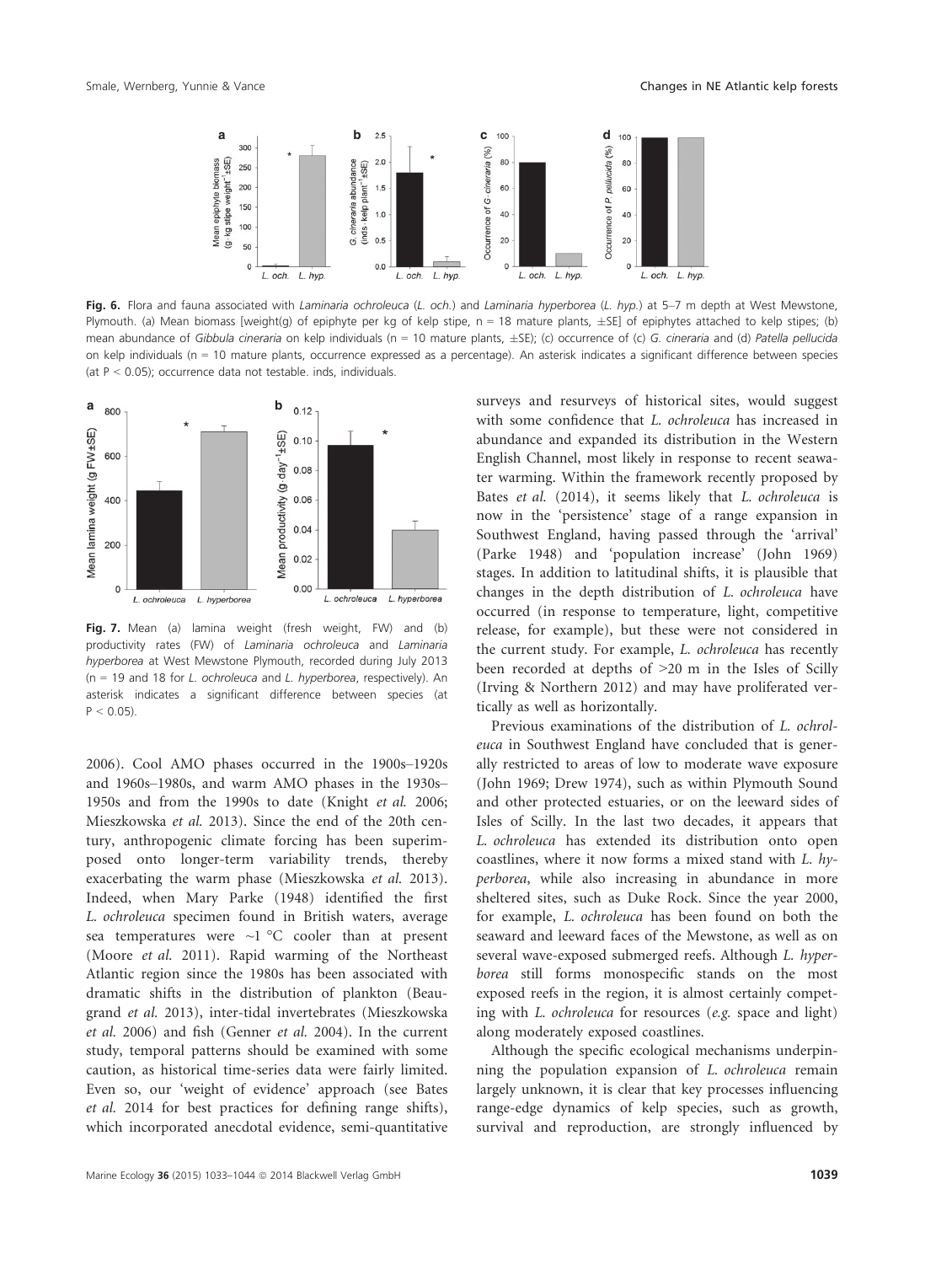temperature (for recent studies, see Fredersdorf et al. 2009; Pereira et al. 2011; Bartsch et al. 2013). The northern limit of L. ochroleuca corresponds with the 10 °C winter isotherm (Van den Hoek 1982), which lies off the southwest coast of England (Smyth et al. 2010). At temperatures around 10 °C, the gametophyte is infertile and sporophyte growth is not competitive (Van den Hoek 1982; Izquierdo et al. 2002). In recent decades, the frequency of months where average temperatures were below 10 °C has declined (Fig. 8), which may have promoted higher fecundity and survival rates and, ultimately, facilitated population expansion. Moreover, the optimum temperature for spore germination, gametophyte growth and fertility, and development of young sporophytes is between 15 and 18 °C (Izquierdo et al. 2002). As the frequency of months with average sea temperatures exceeding 15 °C in the Western English Channel has increased in recent decades (Fig. 8), it may be that reproductive success and early sporophyte development has improved during the recent warming trend.

At some open-coast sites near Plymouth, such as the Mewstone, L. ochroleuca now co-exists with L. hyperborea, forming mixed stands, where they are in direct competition for resources (e.g. space and light). As habitat-forming species, differences in the morphology, surface structure and chemical composition of the stipe are likely to be ecologically important for two reasons. First, owing to their greater stipe length many L. ochroleuca individuals rise above the main canopy, dominated by L. hyperborea, which may be a competitive advantage, especially at greater depths or highly turbid sites where ambient light levels are low. Moreover, a relatively greater stipe length could influence conditions for understorey species,



Fig. 8. The frequency of months per decade where average sea surface temperature (SST) in the Western English Channel off Plymouth (50–51° N, 4–5° W) was <10 °C (black bars) and >15 °C (grey bars). Data: Hadley Centre for Climate Prediction and Research (http://www.badc.rl.ac.uk).

through reduced thallus scouring of the sea bed during storms and altered light levels beneath the canopy (Toohey et al. 2004). Second, the L. ochroleuca stipes examined here were almost entirely devoid of epibionts, whereas L. hyperborea stipes support rich and abundant epibiont assemblages (Whittick 1983; Christie et al. 2003). Epiphytes on L. hyperborea stipes represent an important secondary habitat that supports high faunal abundance and diversity. In Norway, for example, epiphytes on a single L. hyperborea stipe may harbour up to 80,000 invertebrates (Christie et al. 2003). This habitat cascade effect (Thomsen et al. 2010) facilitates a wide range of invertebrates, which, in turn, act as a food source for kelp forest-associated fish species (Norderhaug et al. 2005). As such, reduction of epiphytic habitat associated with a potential shift from L. hyperborea to L. ochroleuca may influence trophic interactions within the kelp forest. Differences in the structure and ecology of the holdfast, which represents an important habitat for a diversity of fauna, may also exist between the species, but fall outside the scope of the current study. Blight & Thompson (2008) compared holdfast epibionts of L. ochroleuca and Laminaria digitata and showed that L. ochroleuca supported a distinct, relatively impoverished holdfast assemblage. It is possible that L. ochroleuca and L. hyperborea harbour distinct holdfast assemblages, and this warrants further investigation.

Our observations also suggest that the timing and fate of kelp-derived primary production may differ between L. ochroleuca and L. hyperborea. It is well known that peak production of L. hyperborea occurs from late winter through to spring, when stored organic material supports rapid growth of the new lamina (Kain 1979; Luning 1979). As such, our July growth measurements did not capture this peak period and productivity rates of L. hyperborea were very low, as would be expected. By contrast, very little is known about seasonal productivity of L. ochroleuca and there are no published data on in situ growth rates from the British Isles. Although seasonal data are needed to adequately assess species differences, our data indicate that growth strategies may differ between L. ochroleuca and L. hyperborea, as summer productivity rates for the former were significantly higher. Different Laminaria species exhibit different growth strategies (Luning 1979), and it could be that L. ochroleuca is more akin to L. digitata and Saccharina latissima, which continue to grow slowly throughout the summer and into autumn (Luning 1979). Furthermore, the route by which this material enters the food web may differ between the species, as *L. ochroleuca* plants supported significantly greater numbers of Gibbula cineraria, which were directly consuming macroalgal tissue (as evidenced by grazing marks). Although most kelp production enters the detri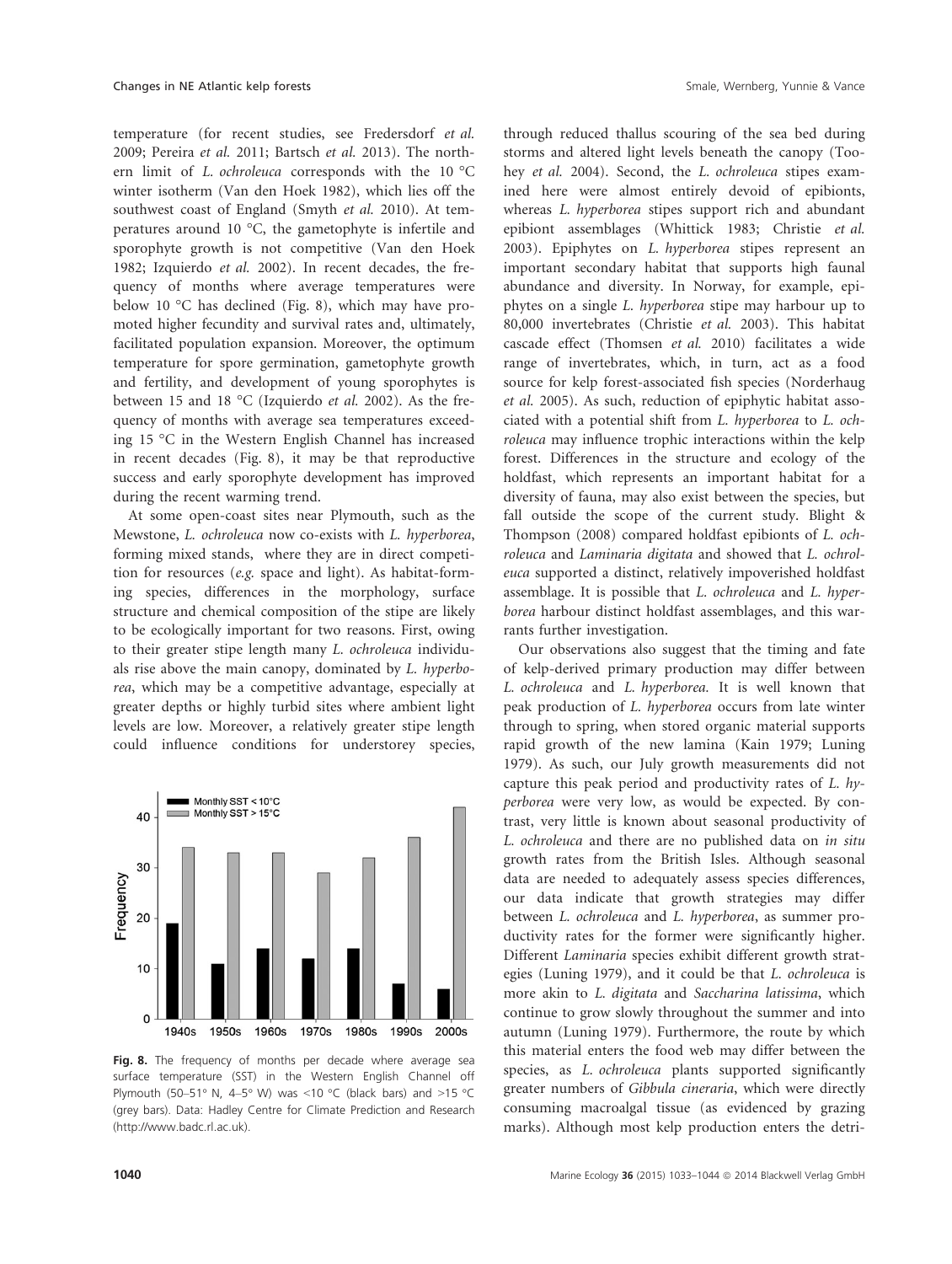tal food web (Krumhansl & Scheibling 2011, 2012; de Bettignies et al. 2013), some is directly consumed and differences in grazer preference and consumption rates of the different kelp species could alter trophic pathways. Variability in palatability and nutritional value amongst kelp species is important and requires further work. As kelps make a significant contribution to coastal primary production, facilitate export of carbon from high to low productivity systems, and fuel entire food webs, changes in the timing, quality or quantity of kelp production resulting from climate-driven changes in kelp species identity, abundance or productivity could have far-reaching consequences (Krumhansl & Scheibling 2012).

In conclusion, we have empirically demonstrated that a habitat-forming species, L. ochroleuca, which has a warmtemperate distribution in the Northeast Atlantic, has increased in abundance at its poleward range edge and has extended its distribution from sheltered to moderately exposed open coastlines. This pattern is in accordance with climate change predictions and it seems likely that the proliferation of L. ochroleuca is, at least in part, a response to increasing seawater temperatures in the Western English Channel. However, the distributions of habitat-forming kelp species are influenced by a range of environmental factors, and it is unlikely that increased temperature is the sole driver of the observed pattern. Other interacting factors such as the amount of incident light (John 1969; Burrows 2012), nutrient and sediment input (Connell et al. 2008; Moy & Christie 2012), storminess (Byrnes et al. 2011) indirect effects of overfishing (Ling 2008) and competitive interactions (Farrell & Fletcher 2006) can influence kelp species distributions and require further study. The wider consequences of shifts in the relative abundances of habitat-forming kelp species are largely unknown, but we have highlighted several key differences in the morphology, ecology and physiology of L. ochroleuca compared with the assemblage dominant, L. hyperborea. The co-existence of structurally similar canopy-forming kelps with both 'cool' and 'warm' distributions raises some interesting questions concerning climate-mediated competition and other ecological processes occurring at the range edge. Further research is urgently needed to enhance understanding and improve predictions of kelp forest structure and functioning in warmer, stormier seas.

#### Acknowledgements

We would like to thank Chris Johnson, Florian de Bettignies, Sarah Dashfield and Sean McTierney, and all the staff at In Deep diving for assistance with fieldwork and sample processing. Becky Seeley (MBA data team) and Keith Hiscock (MBA) assisted with Fig. 2. D.S. is funded by a Marie Curie International Incoming Fellowship within the 7th European Community Framework Programme. T.W. is supported by the Australian Research Council. Some of the field data described here were collected during survey work commissioned by Natural England and we acknowledge this support.

#### References

- Airoldi L., Beck M.W. (2007) Loss, status and trends for coastal marine habitats of Europe. Oceanography and Marine Biology Annual Review, 35, 345–405.
- Anderson M.J. (2001) A new method for non-parametric multivariate analysis of variance. Austral Ecology, 26, 32–46.
- Anderson M.J., Gorley R.N., Clarke K.R. (2008) Permanova+ for Primer: Guide to Software and Statistical Methods. PRIMER-E, Plymouth: 214 pp.
- Bartsch I., Vogt J., Pehlke C., Hanelt D. (2013) Prevailing seasurface temperatures inhibit summer reproduction of the kelp Laminaria digitata at Helgoland (North Sea). Journal of Phycology, 49, 1061–1073.
- Bates A.E., Pecl G.T., Frusher S., Hobday A.J., Wernberg T., Smale D.A., Sunday J.M., Hill N.A., Dulvy N.K., Colwell R.K., Holbrook N.J., Fulton E.A., Slawinski D., Feng M., Edgar G.J., Radford B.T., Thompson P.A., Watson R.A. (2014) Defining and observing stages of climate-mediated range shifts in marine systems. Global Environmental Change, 26, 27–38.
- Beaugrand G., McQuatters-Gollop A., Edwards M., Goberville E. (2013) Long-term responses of North Atlantic calcifying plankton to climate change. Nature Climate Change, 3, 263– 267.
- Beaumont N.J., Austen M.C., Mangi S.C., Townsend M. (2008) Economic valuation for the conservation of marine biodiversity. Marine Pollution Bulletin, 56, 386–396.
- Belkin I.M. (2009) Rapid warming of large marine ecosystems. Progress in Oceanography, 81, 207–213.
- de Bettignies T., Wernberg T., Lavery P.S., Vanderklift M.A., Mohring M.B. (2013) Contrasting mechanisms of dislodgement and erosion contribute to production of kelp detritus. Limnology and Oceanography, 58, 1680–1688.
- Bijma J., Pörtner H.-O., Yesson C., Rogers A.D. (2013) Climate change and the oceans – What does the future hold? Marine Pollution Bulletin, 74, 495–505.
- Birchenough S., Bremmer J. (2010) Shallow and Shelf Subtidal Habitats and Ecology. MCCIP Annual Report Card 2010-11, MCCIP Science Review: 16.
- Blight A.J., Thompson R.C. (2008) Epibiont species richness varies between holdfasts of a northern and southerly distributed kelp species. Journal of the Marine Biological Association of the United Kingdom, 88, 469–475.
- Bolton J.J. (2010) The biogeography of kelps (Laminariales, Phaeophyceae): a global analysis with new insights from recent advances in molecular phylogenetics. Helgoland Marine Research, 64, 263–279.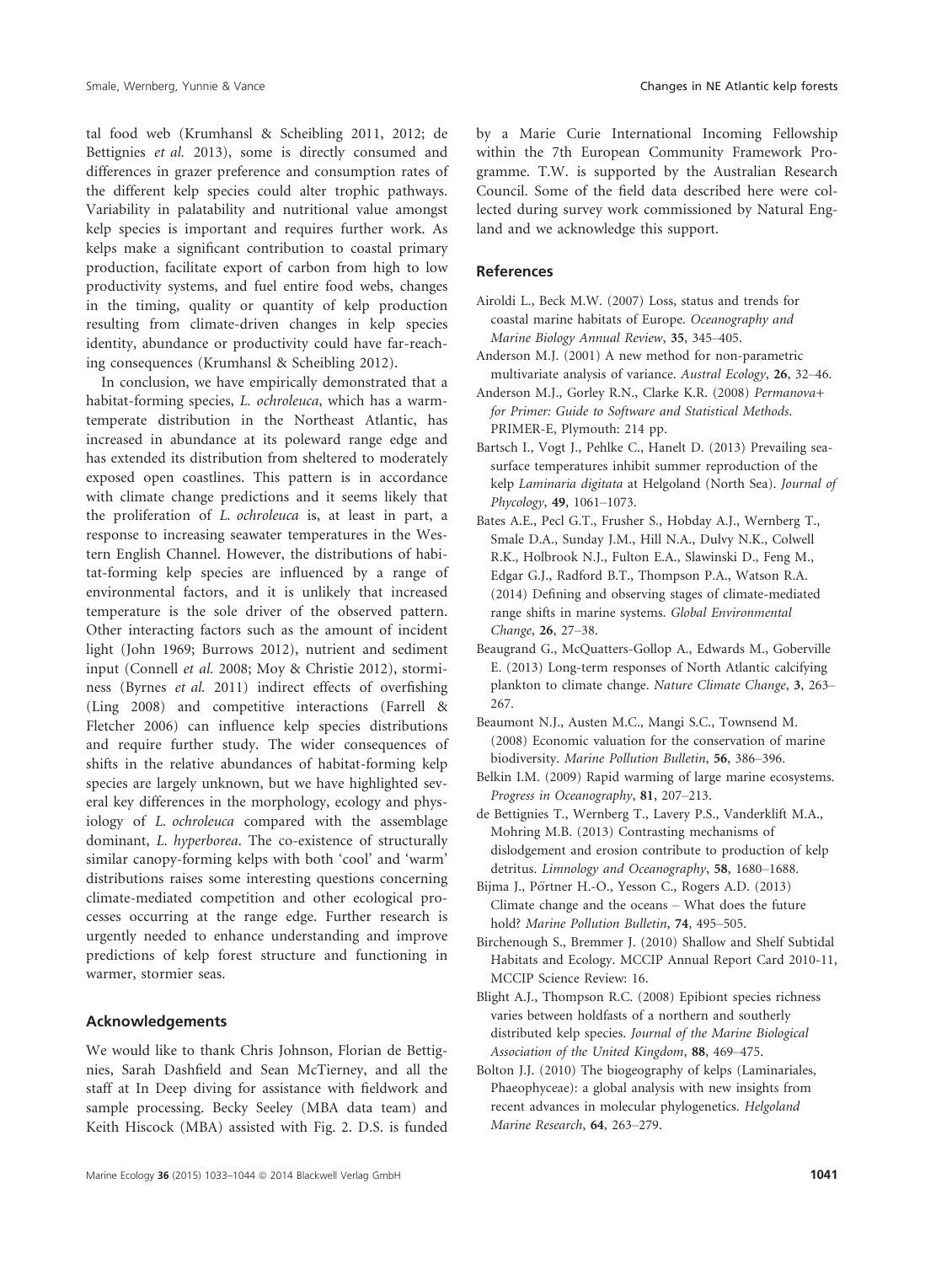Breeman A.M. (1990) Expected effects of changing seawater temperatures on the geographic distribution of seaweed species. In: Beaukema J.J., Wolf W.J., Brouns J.J.W.M. (Eds), Expected Effects of Climate Change on Marine Coastal Ecosystems. Kluwer Academic Publishers, the Netherlands: 69–76.

Brodie J., Andersen R.A., Kawachi M., Millar A.J.K. (2009) Endangered algal species and how to protect them. Phycologia, 48, 423–438.

Burrows M.T. (2012) Influences of wave fetch, tidal flow and ocean colour on subtidal rocky communities. Marine Ecological Progress Series, 445, 193–207.

Burrows M.T., Schoeman D.S., Buckley L.B., Moore P., Poloczanska E.S., Brander K.M., Brown C., Bruno J.F., Duarte C.M., Halpern B.S., Holding J., Kappel C.V., Kiessling W., O'Connor M.I., Pandolfi J.M., Parmesan C., Schwing F.B., Sydeman W.J., Richardson A.J. (2011) The pace of shifting climate in marine and terrestrial ecosystems. Science, 334, 652–655.

Byrnes J.E., Reed D.C., Cardinale B.J., Cavanaugh K.C., Holbrook S.J., Schmitt R.J. (2011) Climate-driven increases in storm frequency simplify kelp forest food webs. Global Change Biology, 17, 2513–2524.

Christie H., Jorgensen N.M., Norderhaug K.M., Waage-Nielsen E. (2003) Species distribution and habitat exploitation of fauna associated with kelp (Laminaria hyperborea) along the Norwegian coast. Journal of the Marine Biological Association of the United Kingdom, 83, 687–699.

Clarke K.R., Warwick R.M. (2001) Change in Marine Communities: An Approach to Statistical Analysis and Interpretation. PRIMER-E Ltd., Plymouth, UK: 172 pp.

Connell S. (2003) Negative effects overpower the positive of kelp to exclude invertebrates from the understorey community. Oecologia, 137, 97–103.

Connell S.D., Russell B.D., Turner D.J., Shepherd S.A., Kildea T., Miller D., Airoldi L., Cheshire A. (2008) Recovering a lost baseline: missing kelp forests from a metropolitan coast. Marine Ecology Progress Series, 360, 63–72.

Dayton P.K. (1985) Ecology of kelp communities. Annual Review of Ecology and Systematics, 16, 215–245.

Dayton P.K., Tegner M.J., Parnell P.E., Edwards P.B. (1992) Temporal and spatial patterns of disturbance and recovery in a kelp forest community. Ecological Monographs, 62, 421– 445.

Diez I., Muguerza N., Santolaria U., Ganzedo U., Gorostiaga J.M. (2012) Seaweed assemblage changes in the eastern Cantabrian Sea and their potential relationship to climate change. Estuarine, Coastal and Shelf Science, 99, 108–120.

Doney S.C., Ruckelshaus M., Emmett D.J., Barry J.P., Chan F., English C.A., Galindo H.M., Grebmeier J.M., Hollowed A.B., Knowlton N., Polovina J., Rabalais N.N., Sydeman W.J., Talley L.D. (2012) Climate change impacts on marine ecosystems. Annual Review of Marine Science, 4, 11–37.

Drew E.A. (1974) An ecological study of Laminaria ochroleuca Pyl. growing below 50 metres in the Straits of Messina.

Journal of Experimental Marine Biology and Ecology, 15, 11– 24.

Eckman J.E., Duggins D.O., Sewell A.T. (1989) Ecology of under story kelp environments. I. Effects of kelps on flow and particle transport near the bottom. Journal of Experimental Marine Biology and Ecology, 129, 173–187.

Farrell P., Fletcher R.L. (2006) An investigation of dispersal of the introduced brown alga Undaria pinnatifida (Harvey) Suringar and its competition with some species on the manmade structures of Torquay Marina (Devon, UK). Journal of Experimental Marine Biology and Ecology, 334, 236–243.

Fredersdorf J., Müller R., Becker S., Wiencke C., Bischof K. (2009) Interactive effects of radiation, temperature and salinity on different life history stages of the Arctic kelp Alaria esculenta (Phaeophyceae). Oecologia, 160, 483–492.

Genner M.J., Sims D.W., Wearmouth V.J., Southall E.J., Southward A.J., Henderson P.A., Hawkins S.J. (2004) Regional climatic warming drives long-term community changes of British marine fish. Proceedings of the Royal Society of London. Series B, Biological Sciences, 271, 655–661.

Harley C.D.G., Anderson K.M., Demes K.W., Jorve J.P., Kordas R.L., Coyle T.A., Graham M.H. (2012) Effects of climate change on global seaweed communities. Journal of Phycology, 48, 1064–1078.

Hawkins S.J., Harkin E. (1985) Preliminary canopy removal experiments in algal dominated communities low on the shore and in the shallow subtidal on the Isle of Man. Botanica Marina, 28, 223–230.

Hawkins S.J., Sugden H.E., Mieszkowska N., Moore P.J., Poloczanska E., Leaper R., Herbert R.J.H., Genner M.J., Moschella P.S., Thompson R.C., Jenkins S.R., Southward A.J., Burrows M.T. (2009) Consequences of climate-driven biodiversity changes for ecosystem functioning of North European rocky shores. Marine Ecology-Progress Series, 396, 245–259.

Helmuth B., Mieszkowska N., Moore P.J., Hawkins S.J. (2006) Living on the edge of two changing worlds: forecasting the responses of intertidal ecosystems to climate change. Annual Review of Ecology, Evolution, and Systematics, 37, 373–404.

Hiscock K. (1998) Marine Nature Conservation Review. Benthic Marine Ecosystems of Great Britain and the North-East Atlantic. Joint Nature Conservation Committee, Peterborough, UK: 404 pp.

Hiscock K., Southward A., Tittley I., Hawkins S.J. (2004) Effects of changing temperature on benthic marine life in Britain and Ireland. Aquatic Conservation: Marine and Freshwater Ecosystems, 14, 333–362.

Hughes S.L., Holliday N.P., Kennedy J., Berry D.I., Kent E.C., Sherwin T., Dye S., Inall M., Shammon T., Smyth T. (2010) Temperature (air and sea). MCCIP Annual Report Card 2010-11, MCCIP Science Review: 16.

IPCC (2013) Working group 1 contribution to the IPCC 5th assessment report (AR5), Climate Change 2013: The physical science basis.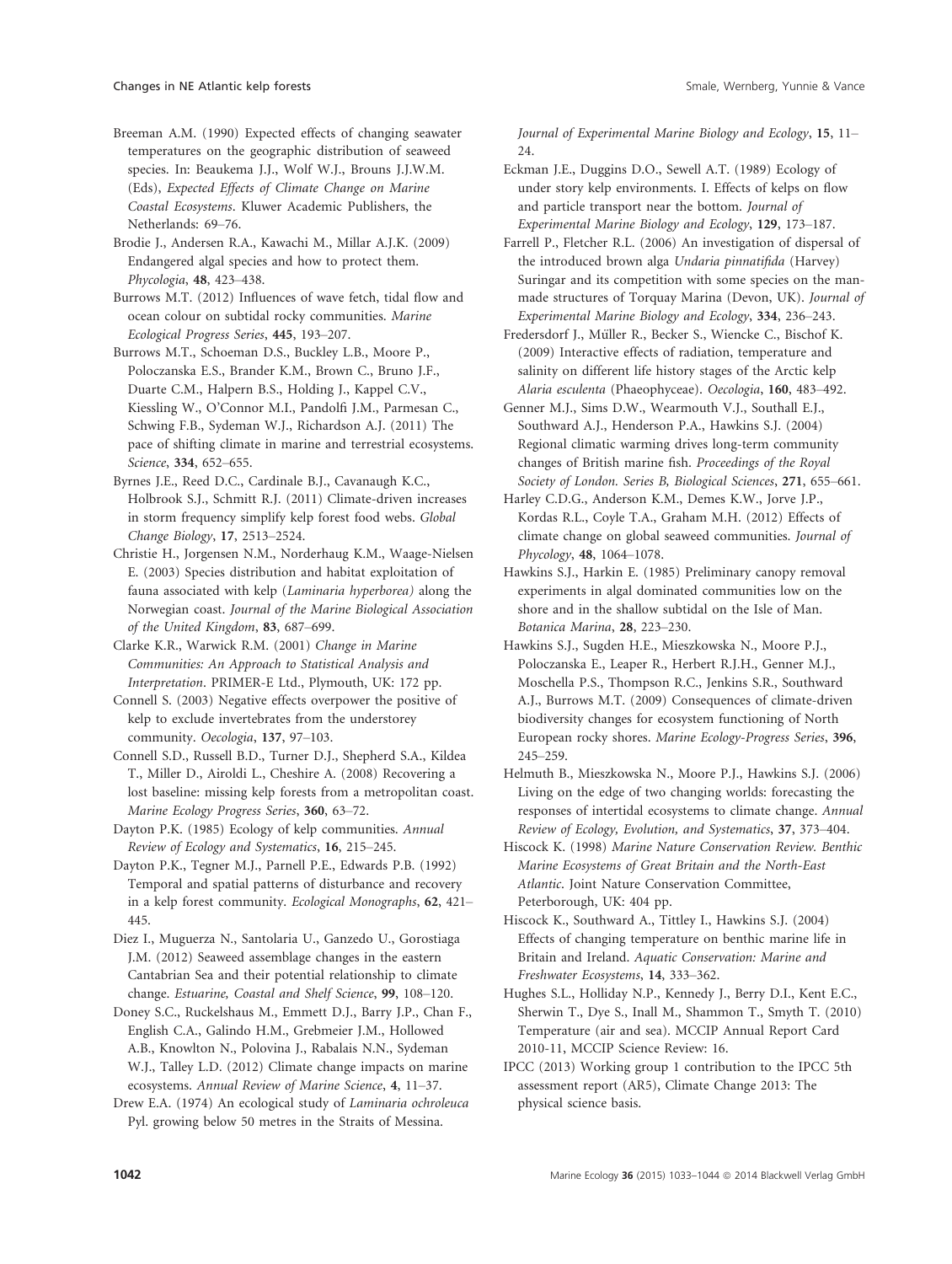Irving R.A., Northern K.O. (2012) Isles of Scilly SAC Diving Monitoring Studies, 2011. Natural England Commissioned Reports, Number 104.

Izquierdo J., Pérez-Ruzafa I., Gallardo T. (2002) Effect of temperature and photon fluence rate on gametophytes and young sporophytes of Laminaria ochroleuca Pylaie. Helgoland Marine Research, 55, 285–292.

Jackson J.B.C., Kirby M.X., Berger W.H., Bjorndal K.A., Botsford L.W., Bourque B.J., Bradbury R.H., Cooke R., Erlandson J., Estes J.A., Hughes T.P., Kidwell S., Lange C.B., Lenihan H.S., Pandolfi J.M., Peterson C.H., Steneck R.S., Tegner M.J., Warner R.R. (2001) Historical overfishing and the recent collapse of coastal ecosystems. Science, 293, 629–637.

John D.M. (1969) An ecological study on Laminaria ochroleuca. Journal of the Marine Biological Association of the United Kingdom, 49, 175–187.

Jones C.G., Lawton J.H., Shachak M. (1994) Organisms as ecosystem engineers. Oikos, 69, 373–386.

Kain J.M. (1979) A view of the genus Laminaria. Oceanography and Marine Biology Annual Review, 17, 101–161.

Knight J.R., Folland C.K., Scaife A.A. (2006) Climate impacts of the Atlantic Multidecadal Oscillation. Geophysical Research Letters, 33, L17706.

Krumhansl K., Scheibling R.E. (2011) Detrital production in Nova Scotian kelp beds: patterns and processes. Marine Ecological Progress Series, 421, 67–82.

Krumhansl K., Scheibling R.E. (2012) Production and fate of kelp detritus. Marine Ecology Progress Series, 467, 281–302.

Lima F.P., Wethey D.S. (2012) Three decades of highresolution coastal sea surface temperatures reveal more than warming. Nature Communications, 3, 704.

Ling S.D. (2008) Range expansion of a habitat-modifying species leads to loss of taxonomic diversity: a new and impoverished reef state. Oecologia, 156, 883–894.

Luning K. (1979) Growth strategies of three Laminaria species (Phaeophyceae) inhabiting different depth zones in the sublittoral region of Helgoland (North Sea). Marine Ecology Progress Series, 1, 195–207.

Mann K.H., Kirkman H. (1981) A biomass method for measuring productivity of Ecklonia radiata with the potential for adaptation to other large brown algae. Austral J Mar Freshwater Res, 32, 297–304.

Mieszkowska N., Kendall M., Hawkins S., Leaper R., Williamson P., Hardman-Mountford N., Southward A. (2006) Changes in the range of some common rocky shore species in Britain – a response to climate change? Hydrobiologia, 555, 241–251.

Mieszkowska N., Burrows M.T., Pannacciulli F.G., Hawkins S.J. (2013) Multidecadal signals within co-occurring intertidal barnacles Semibalanus balanoides and Chthamalus spp. linked to the Atlantic Multidecadal Oscillation. Journal of Marine Systems, 133, 70–76.

Moore J. (2000) Development of a monitoring programme and methods in Plymouth Sound cSAC: application of diver techniques - 1999. Report to English Nature.

Moore P.J., Thompson R.C., Hawkins S.J. (2011) Phenological changes in intertidal con-specific gastropods in response to climate warming. Global Change Biology, 17, 709–719.

Moy F.E., Christie H. (2012) Large-scale shift from sugar kelp (Saccharina latissima) to ephemeral algae along the south and west coast of Norway. Marine Biology Research, 8, 309– 321.

Muller R., Laepple T., Bartsch I., Wiencke C. (2009) Impact of ocean warming on the distribution of seaweeds in polar and cold-temperate waters. Botanica Marina, 52, 617–638.

Norderhaug K.M., Christie H., Foss J.H.a., Fredriksen S. (2005) Fish–macrofauna interactions in a kelp (Laminaria hyperborea) forest. Journal of the Marine Biological Association of the United Kingdom, 85, 1279–1286.

Parke M. (1948) Laminaria ochroleuca de la Pylaie growing on the coast of Britain. Nature, 162, 295–296.

Pereira T.R., Engelen A.H., Pearson G.A., Serrao E.A., Destombe C., Valero M. (2011) Temperature effects on the microscopic haploid stage development of Laminaria ochroleuca and Sacchoriza polyschides, kelps with contrasting life histories. Cahiers de Biologie Marine, 52, 395–403.

Philippart C.J.M., Anadon R., Danovaro R., Dippner J.W., Drinkwater K.F., Hawkins S.J., Oguz T., O'Sullivan G., Reid P.C. (2011) Impacts of climate change on European marine ecosystems: observations, expectations and indicators. Journal of Experimental Marine Biology and Ecology, 400, 52–69.

Pinsky M.L., Worm B., Fogarty M.J., Sarmiento J.L., Levin S.A. (2013) Marine taxa track local climate velocities. Science, 341, 1239–1242.

Poloczanska E.S., Brown C.J., Sydeman W.J., Kiessling W., Schoeman D.S., Moore P.J., Brander K., Bruno J.F., Buckley L.B., Burrows M.T., Duarte C.M., Halpern B.S., Holding J., Kappel C.V., O'Connor M.I., Pandolfi J.M., Parmesan C., Schwing F., Thompson S.A., Richardson A.J. (2013) Global imprint of climate change on marine life. Nature Climate Change, 3, 919–925.

Raybaud V., Beaugrand G., Goberville E., Delebecq G., Destombe C., Valero M., Davoult D., Morin P., Gevaert F. (2013) Decline in kelp in west Europe and climate. PLoS ONE, 8, e66044.

Rosman J.H., Koseff J.R., Monismith S.G., Grover J. (2007) A field investigation into the effects of a kelp forest (Macrocystis pyrifera) on coastal hydrodynamics and transport. Journal of Geophysical Research: Oceans, 112, C2.

Russell B., Connell S. (2012) Origins and consequences of global and local stressors: incorporating climatic and nonclimatic phenomena that buffer or accelerate ecological change. Marine Biology, 159, 2633–2639.

Russell B.D., Thompson J.-A.I., Falkenberg L.J., Connell S.D. (2009) Synergistic effects of climate change and local